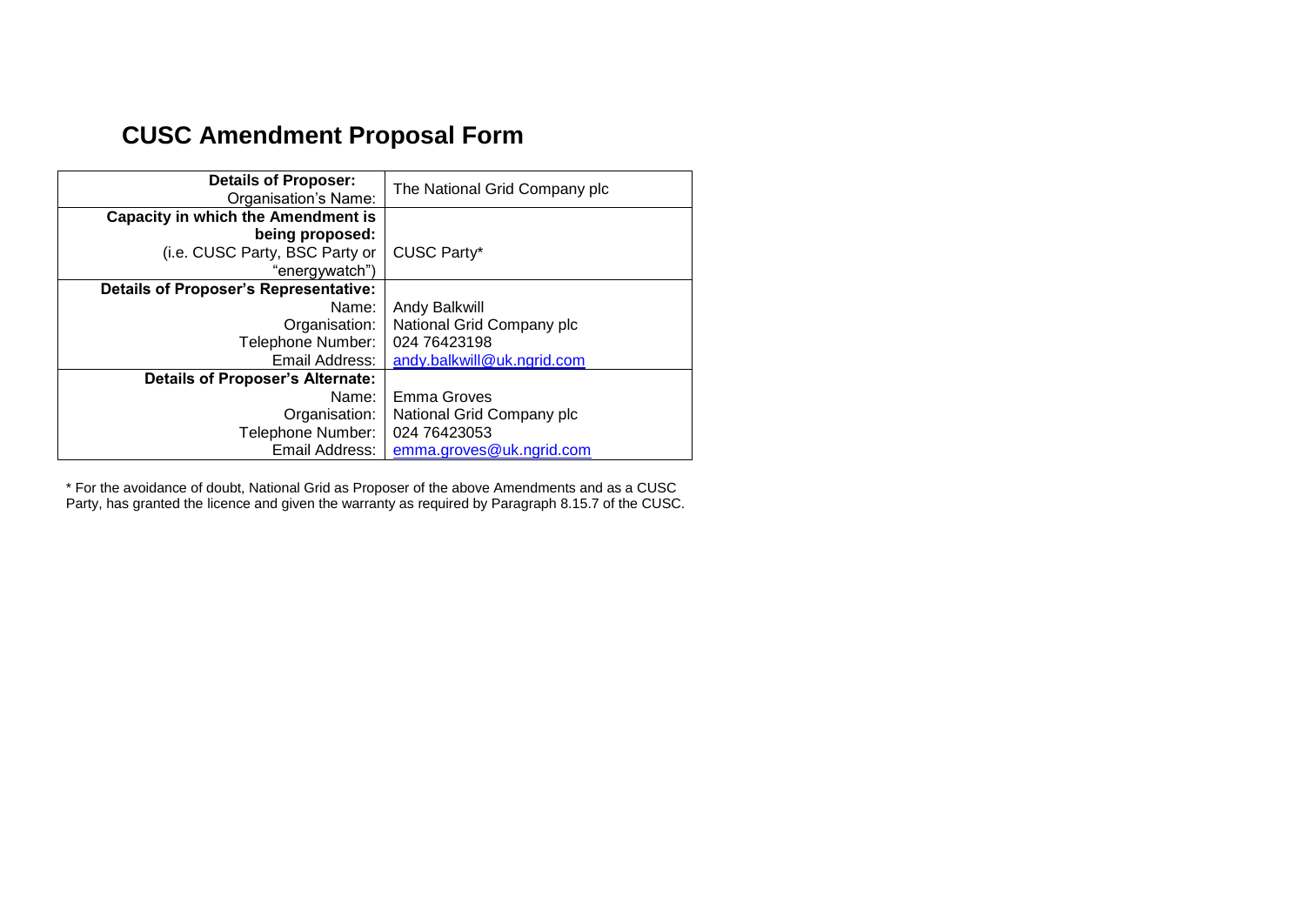| <b>CAP</b><br>Ref<br><b>No</b> | Title of<br><b>Amendment</b><br>Proposal              | <b>Description of</b><br><b>Proposed</b><br><b>Amendment</b>                                                                                                                                                                  | <b>Description of</b><br><b>Issue or Defect</b><br>that Proposed<br><b>Amendment seeks</b><br>to Address | Impact on the<br><b>CUSC</b>                                                                                                                                | Impact on<br>Core<br><b>Industry</b><br><b>Documents</b> | Impact on<br><b>Computer</b><br><b>Systems</b><br>and<br><b>Processes</b><br>used by<br><b>CUSC</b><br><b>Parties</b> | <b>Details of</b><br>any<br><b>Related</b><br>mods to<br>Other<br><b>Industry</b><br><b>Codes</b> | <b>Justification for Proposed Amendment with</b><br>Reference to the Applicable CUSC Objectives                                                                                                                                                                                                                                                                                                                                                                                    |
|--------------------------------|-------------------------------------------------------|-------------------------------------------------------------------------------------------------------------------------------------------------------------------------------------------------------------------------------|----------------------------------------------------------------------------------------------------------|-------------------------------------------------------------------------------------------------------------------------------------------------------------|----------------------------------------------------------|-----------------------------------------------------------------------------------------------------------------------|---------------------------------------------------------------------------------------------------|------------------------------------------------------------------------------------------------------------------------------------------------------------------------------------------------------------------------------------------------------------------------------------------------------------------------------------------------------------------------------------------------------------------------------------------------------------------------------------|
| CAP<br>025                     | <b>CUSC 3.6.8 -</b><br><b>Minor Text</b><br>Amendment | Paragraph 3.6.8<br>remove "is" and<br>replace with "it"                                                                                                                                                                       | Minor text error in<br>Paragraph 3.6.8                                                                   | Minor text change<br>to Paragraph 3.6.8 -<br>"Where the Supplier<br>supplying the<br><b>Connection Site has</b><br>informed NGC that<br>is it has received" | None                                                     | None                                                                                                                  | None                                                                                              | The Terms of the Transmission Licence (TL) require<br>National Grid to establish and operate procedures for<br>the modification of the CUSC, including the<br>modification procedures themselves, so as to better<br>facilitate achievement of the Applicable CUSC<br>Objectives. Amendment of Paragraph 3.6.8 would<br>improve efficiency in the amendment procedures<br>themselves and would enable National Grid to more<br>efficiently discharge its obligations under the TL. |
| CAP<br>026                     | <b>CUSC 1.2.2 -</b><br>Merge with 1.2.3               | <b>Delete</b><br>unnecessary full<br>stop after "could<br>.". In addition<br>Paragraph 1.2.3<br>should be part of<br>1.2.2. 1.2.3 can<br>be described as<br>"Not Used" to<br>avoid<br>renumbering<br>subsequent<br>Paragraphs | Paragraph 1.2.2<br>ends mid-word and<br>erroneously begins<br>new paragraph<br>1.2.3                     | Delete unnecessary<br>Full stop in<br>Paragraph 1.2.2<br>and merge existing<br>paragraphs 1.2.2<br>and 1.2.3.<br>Paragraph 1.2.3<br>becomes "Not<br>Used"   | None                                                     | None                                                                                                                  | None                                                                                              | The Terms of the Transmission Licence (TL) require<br>National Grid to establish and operate procedures for<br>the modification of the CUSC, including the<br>modification procedures themselves, so as to better<br>facilitate achievement of the Applicable CUSC<br>Objectives. Amendment of Paragraph 1.2.2 would<br>improve efficiency in the amendment procedures<br>themselves and would enable National Grid to more<br>efficiently discharge its obligations under the TL. |
| CAP<br>027                     | <b>CUSC 11.3 -</b><br>Correction to<br>Definition     | Section 11<br>definition of "Use<br>of System Supply<br>Offer and<br>Confirmation<br>Notice" contains<br>incorrect<br>reference to<br>Exhibit J.<br>Definition should<br>reference "Exhibit<br>G''                            | Incorrect reference<br>to Exhibit J                                                                      | Change to Section<br>11 definition of "Use<br>of System Supply<br>Offer" to reference<br>"Exhibit G" of the<br><b>CUSC</b>                                  | None                                                     | None                                                                                                                  | None                                                                                              | The Terms of the Transmission Licence (TL) require<br>National Grid to establish and operate procedures for<br>the modification of the CUSC, including the<br>modification procedures themselves, so as to better<br>facilitate achievement of the Applicable CUSC<br>Objectives. Amendment of this definition would<br>improve efficiency in the amendment procedures<br>themselves and would enable National Grid to more<br>efficiently discharge its obligations under the TL. |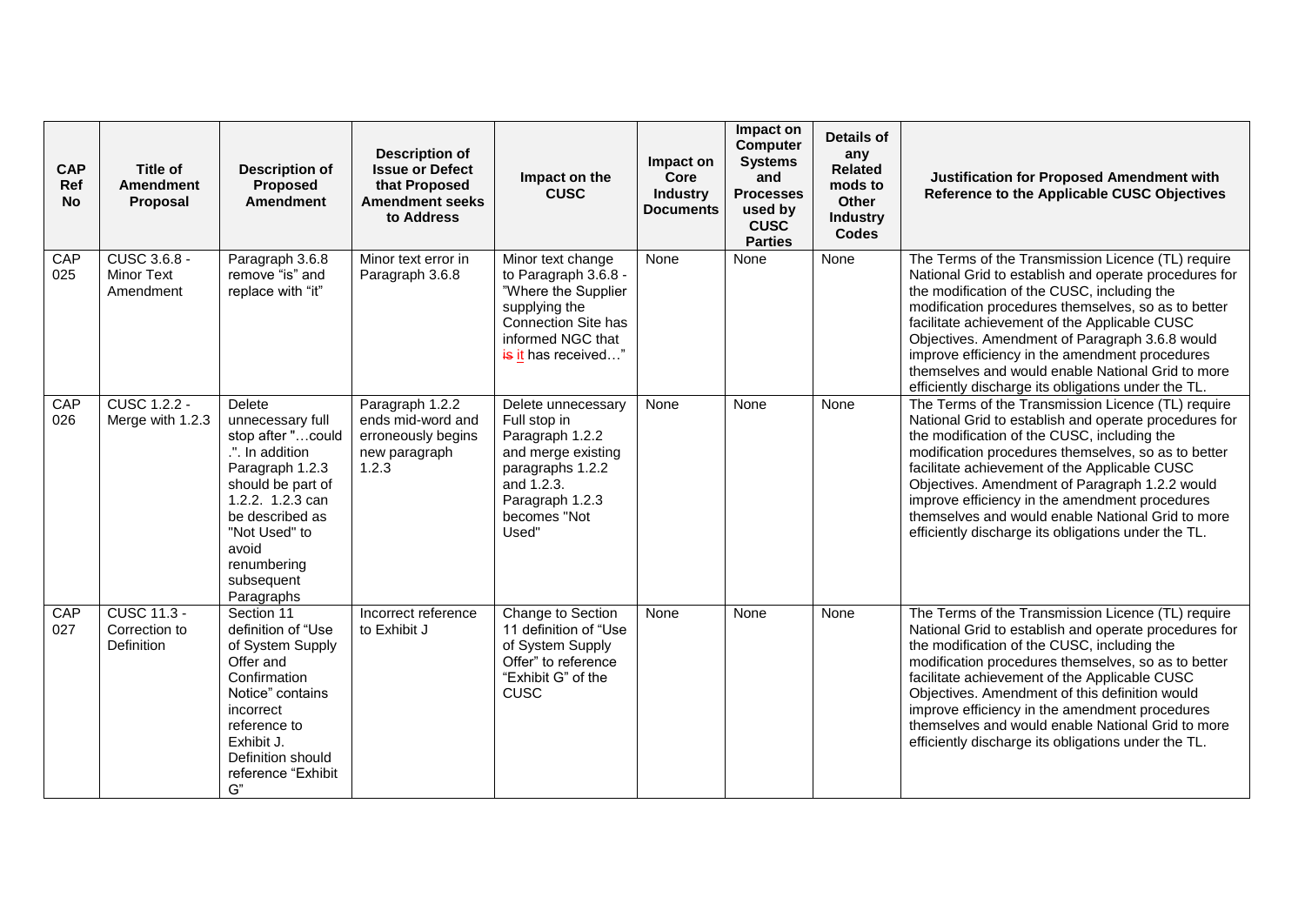| <b>CAP</b><br><b>Ref</b><br><b>No</b> | <b>Title of</b><br><b>Amendment</b><br>Proposal                                               | <b>Description of</b><br><b>Proposed</b><br><b>Amendment</b>                                                                                                                       | <b>Description of</b><br><b>Issue or Defect</b><br>that Proposed<br><b>Amendment seeks</b><br>to Address | Impact on the<br><b>CUSC</b>                                                                                                 | Impact on<br>Core<br><b>Industry</b><br><b>Documents</b> | Impact on<br><b>Computer</b><br><b>Systems</b><br>and<br><b>Processes</b><br>used by<br><b>CUSC</b><br><b>Parties</b> | Details of<br>any<br><b>Related</b><br>mods to<br>Other<br><b>Industry</b><br><b>Codes</b> | Justification for Proposed Amendment with<br>Reference to the Applicable CUSC Objectives                                                                                                                                                                                                                                                                                                                                                                                                                           |
|---------------------------------------|-----------------------------------------------------------------------------------------------|------------------------------------------------------------------------------------------------------------------------------------------------------------------------------------|----------------------------------------------------------------------------------------------------------|------------------------------------------------------------------------------------------------------------------------------|----------------------------------------------------------|-----------------------------------------------------------------------------------------------------------------------|--------------------------------------------------------------------------------------------|--------------------------------------------------------------------------------------------------------------------------------------------------------------------------------------------------------------------------------------------------------------------------------------------------------------------------------------------------------------------------------------------------------------------------------------------------------------------------------------------------------------------|
| CAP<br>028                            | <b>CUSC 11.3 -</b><br>Correction to<br>paragraph<br>reference                                 | Section 11<br>definition of<br>"Operational<br>Notification"<br>contains incorrect<br>cross-reference to<br>Paragraph 3.2.7.<br>Definition should<br>reference<br>Paragraph 3.2.6, | Incorrect cross<br>reference to<br>Paragraph 3.2.7<br>(which does not<br>exist in the CUSC)              | Amendment of<br>Section 11 definition<br>of "Operational<br>Notification" to<br>reference<br>Paragraph 3.2.6                 | None                                                     | None                                                                                                                  | None                                                                                       | The Terms of the Transmission Licence (TL) require<br>National Grid to establish and operate procedures for<br>the modification of the CUSC, including the<br>modification procedures themselves, so as to better<br>facilitate achievement of the Applicable CUSC<br>Objectives. Amendment of the definition of<br>"Operational Notification" would improve efficiency in<br>the amendment procedures themselves and would<br>enable National Grid to more efficiently discharge its<br>obligations under the TL. |
| CAP<br>029                            | <b>CUSC Exhibit F.</b><br>Part B -<br>Correction to<br>paragraph<br>reference                 | Exhibit F Part B<br>Use of System<br>Application.<br>Change cross<br>reference from<br>"Paragraph [6.14]"<br>to "Paragraph<br>6.17"                                                | Incorrect cross<br>reference -<br>Paragraph 6.14<br>does not deal with<br>data requirements              | Minor text change<br>to Exhibit F Use of<br><b>System Application</b><br>to change cross<br>reference to<br>Paragraph [6.17] | None                                                     | None                                                                                                                  | None                                                                                       | The Terms of the Transmission Licence (TL) require<br>National Grid to establish and operate procedures for<br>the modification of the CUSC, including the<br>modification procedures themselves, so as to better<br>facilitate achievement of the Applicable CUSC<br>Objectives. Amendment to Exhibit F would improve<br>efficiency in the amendment procedures themselves<br>and would enable National Grid to more efficiently<br>discharge its obligations under the TL.                                       |
| CAP<br>030                            | <b>CUSC Exhibit O</b><br>Paragraph<br>$12.1.4.3 -$<br>Correction to<br>paragraph<br>numbering | Exhibit O Interface<br>Agreements.<br>Correct<br>numbering of<br>Paragraph<br>12.1.4.3, should<br>be 12.1.4 (c)                                                                    | Error in paragraph<br>numbering of<br>Paragraph 12.1.4.3                                                 | Minor text change<br>to re-number<br>Paragraph "42.1.4.3<br>(c) is engaged as<br>an'                                         | None                                                     | None                                                                                                                  | None                                                                                       | The Terms of the Transmission Licence (TL) require<br>National Grid to establish and operate procedures for<br>the modification of the CUSC, including the<br>modification procedures themselves, so as to better<br>facilitate achievement of the Applicable CUSC<br>Objectives. Amendment to Exhibit O would improve<br>efficiency in the amendment procedures themselves<br>and would enable National Grid to more efficiently<br>discharge its obligations under the TL.                                       |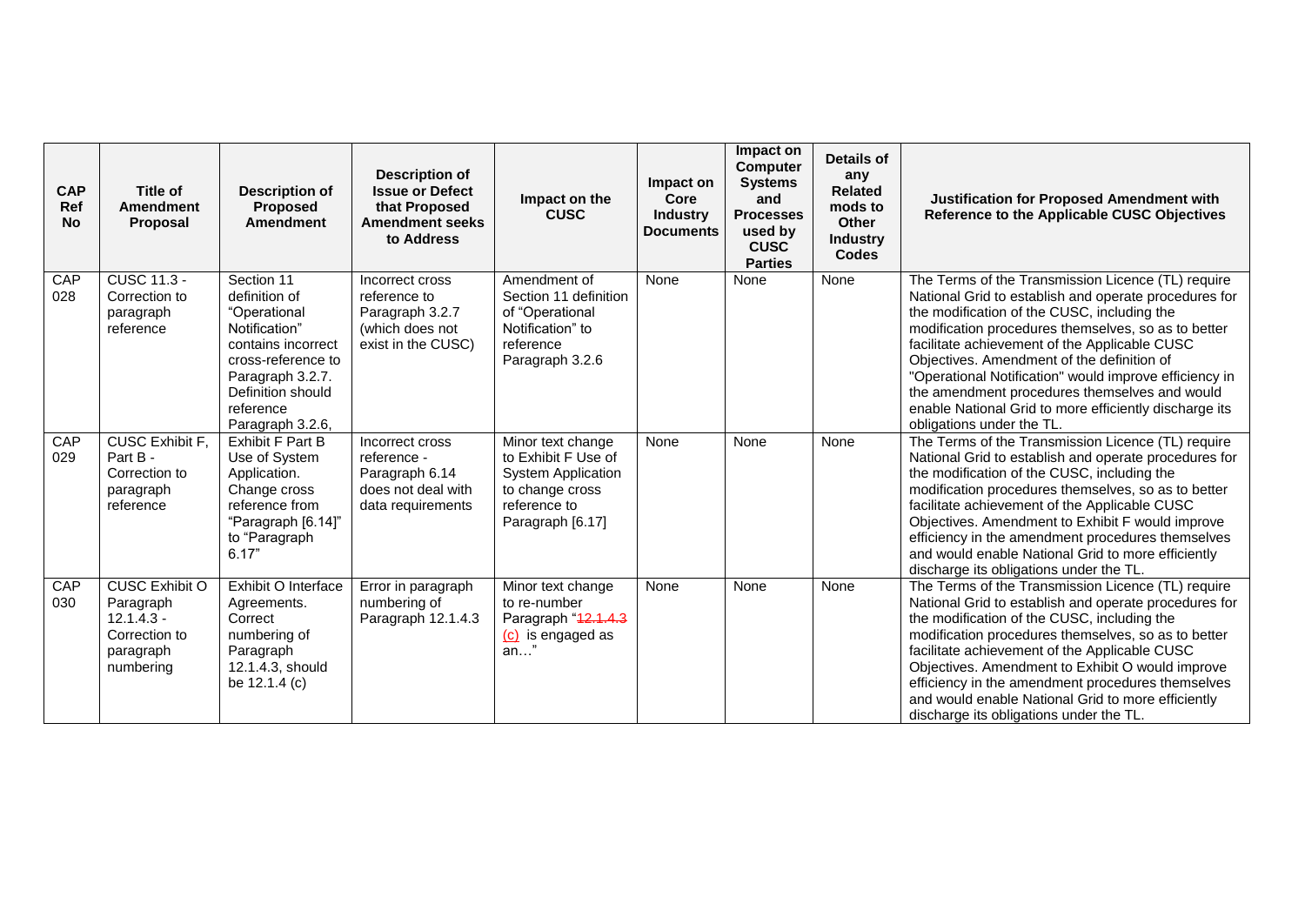| <b>CAP</b><br>Ref<br><b>No</b> | Title of<br><b>Amendment</b><br>Proposal                                       | <b>Description of</b><br><b>Proposed</b><br><b>Amendment</b>                                                             | <b>Description of</b><br><b>Issue or Defect</b><br>that Proposed<br><b>Amendment seeks</b><br>to Address                                 | Impact on the<br><b>CUSC</b>                                                 | Impact on<br>Core<br><b>Industry</b><br><b>Documents</b> | Impact on<br><b>Computer</b><br><b>Systems</b><br>and<br><b>Processes</b><br>used by<br><b>CUSC</b><br><b>Parties</b> | Details of<br>any<br><b>Related</b><br>mods to<br>Other<br><b>Industry</b><br><b>Codes</b> | Justification for Proposed Amendment with<br>Reference to the Applicable CUSC Objectives                                                                                                                                                                                                                                                                                                                                                                                                    |
|--------------------------------|--------------------------------------------------------------------------------|--------------------------------------------------------------------------------------------------------------------------|------------------------------------------------------------------------------------------------------------------------------------------|------------------------------------------------------------------------------|----------------------------------------------------------|-----------------------------------------------------------------------------------------------------------------------|--------------------------------------------------------------------------------------------|---------------------------------------------------------------------------------------------------------------------------------------------------------------------------------------------------------------------------------------------------------------------------------------------------------------------------------------------------------------------------------------------------------------------------------------------------------------------------------------------|
| CAP<br>031                     | CUSC 4.1.2.7 -<br>Corrections to<br><b>Grid Code</b><br>References             | Change<br>references in<br>Paragraph 4.1.2.7<br>to OC5.5.1.6 &<br>OC5.5.1.7 to<br>OC5.5.4 and<br>OC5.5.5<br>respectively | The references to<br>OC5.5.1.6 and<br>OC5.5.1.7 are now<br>incorrect following a<br>change to the Grid<br>Code                           | Amend the<br>references to OC5<br>as indicated.                              | None                                                     | None                                                                                                                  | None                                                                                       | The Terms of the Transmission Licence (TL) require<br>National Grid to establish and operate procedures for<br>the modification of the CUSC, including the<br>modification procedures themselves, so as to better<br>facilitate achievement of the Applicable CUSC<br>Objectives. Amendment to Paragraph 4.1.2.7 would<br>improve efficiency in the amendment procedures<br>themselves and would enable National Grid to more<br>efficiently discharge its obligations under the TL.        |
| CAP<br>032                     | CUSC 4.5.2.7 -<br>Correction to<br>paragraph<br>reference                      | Change the cross-<br>reference from<br>Paragraph 9.3 to<br>Paragraph 11.3<br>(Definitions)                               | The reference to<br>"Paragraph 9.3" in<br>Paragraph 4.5.2.7 is<br>incorrect and should<br>reference<br>"Paragraph 11.3"<br>(Definitions) | Amend the<br>reference in 4.5.2.7<br>from 9.3 to 11.3                        | None                                                     | None                                                                                                                  | None                                                                                       | The Terms of the Transmission Licence (TL) require<br>National Grid to establish and operate procedures for<br>the modification of the CUSC, including the<br>modification procedures themselves, so as to better<br>facilitate achievement of the Applicable CUSC<br>Objectives. Amendment to Paragraph 4.5.2.7 would<br>improve efficiency in the amendment procedures<br>themselves and would enable National Grid to more<br>efficiently discharge its obligations under the TL.        |
| <b>CAP</b><br>033              | CUSC-<br>Schedule 2,<br>Exhibit 3 -<br>Correction to<br>paragraph<br>numbering | Schedule 2<br>Exhibit $3 -$<br>Construction<br>Agreement,<br>amend paragraph<br>numbering of<br>Paragraph 5.5.2          | Minor error in<br>paragraph<br>numbering                                                                                                 | Minor change to<br>paragraph<br>$numbering -$<br>change "5.5.2" to<br>"5.6". | None                                                     | None                                                                                                                  | None                                                                                       | The Terms of the Transmission Licence (TL) require<br>National Grid to establish and operate procedures for<br>the modification of the CUSC, including the<br>modification procedures themselves, so as to better<br>facilitate achievement of the Applicable CUSC<br>Objectives. Amendment to Schedule 3, Exhibit 2<br>would improve efficiency in the amendment<br>procedures themselves and would enable National<br>Grid to more efficiently discharge its obligations under<br>the TL. |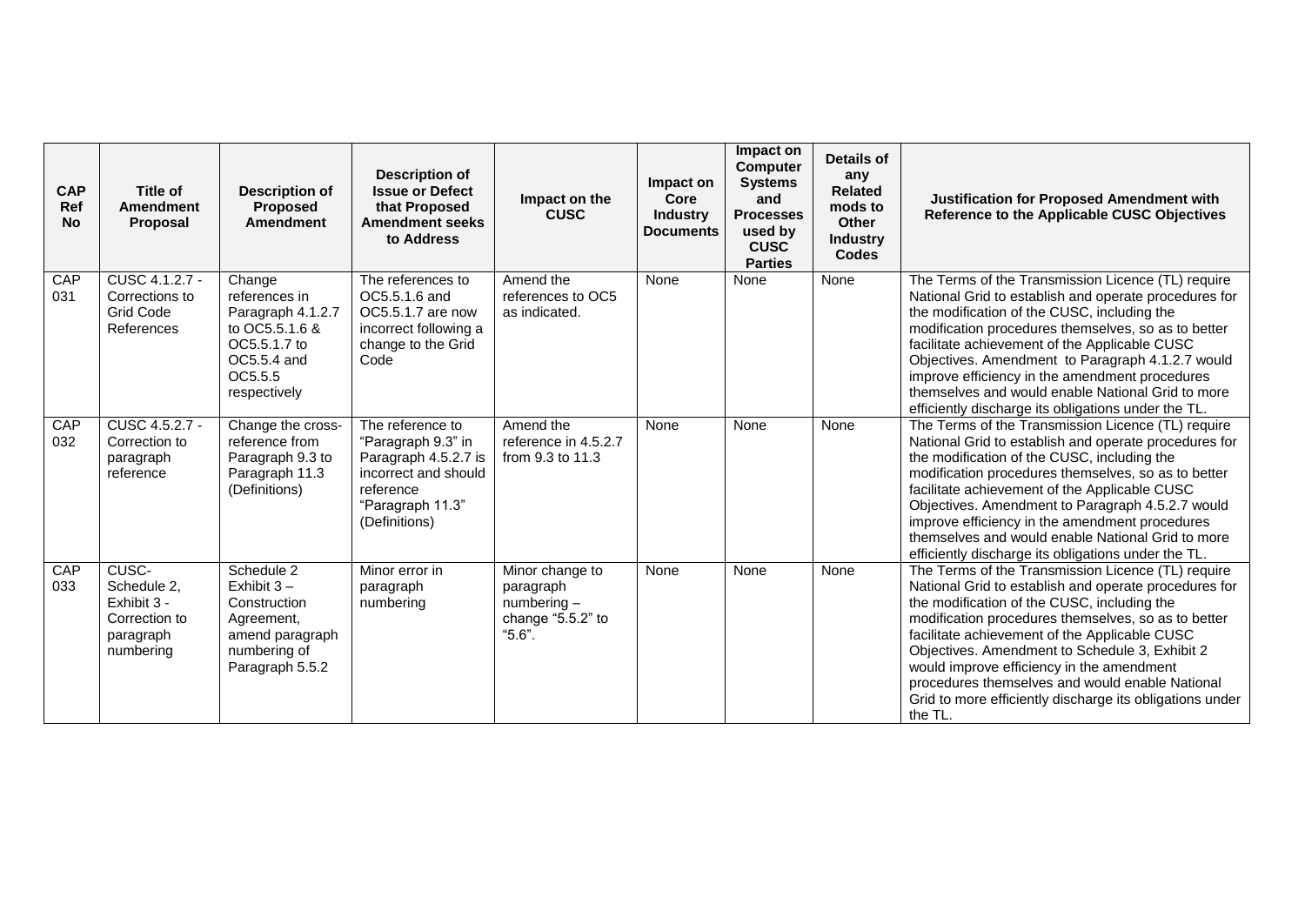| <b>CAP</b><br>Ref<br><b>No</b> | <b>Title of</b><br><b>Amendment</b><br><b>Proposal</b>                                      | <b>Description of</b><br>Proposed<br><b>Amendment</b>                                                                                                                                                         | <b>Description of</b><br><b>Issue or Defect</b><br>that Proposed<br><b>Amendment seeks</b><br>to Address                                                                                                        | Impact on the<br><b>CUSC</b>                                                                                              | Impact on<br>Core<br><b>Industry</b><br><b>Documents</b> | Impact on<br><b>Computer</b><br><b>Systems</b><br>and<br><b>Processes</b><br>used by<br><b>CUSC</b><br><b>Parties</b> | Details of<br>any<br><b>Related</b><br>mods to<br>Other<br><b>Industry</b><br><b>Codes</b> | <b>Justification for Proposed Amendment with</b><br>Reference to the Applicable CUSC Objectives                                                                                                                                                                                                                                                                                                                                                                                                                                                                                                                                                                                                                                                                                                                                                                                                                                                                                          |
|--------------------------------|---------------------------------------------------------------------------------------------|---------------------------------------------------------------------------------------------------------------------------------------------------------------------------------------------------------------|-----------------------------------------------------------------------------------------------------------------------------------------------------------------------------------------------------------------|---------------------------------------------------------------------------------------------------------------------------|----------------------------------------------------------|-----------------------------------------------------------------------------------------------------------------------|--------------------------------------------------------------------------------------------|------------------------------------------------------------------------------------------------------------------------------------------------------------------------------------------------------------------------------------------------------------------------------------------------------------------------------------------------------------------------------------------------------------------------------------------------------------------------------------------------------------------------------------------------------------------------------------------------------------------------------------------------------------------------------------------------------------------------------------------------------------------------------------------------------------------------------------------------------------------------------------------------------------------------------------------------------------------------------------------|
| CAP<br>034                     | CUSC 9.10.4.7 -<br>Correction to<br>paragraph<br>reference                                  | Change the<br>reference in<br>Paragraph<br>$9.10.4.7(a)(i)$ from<br>"9.10.4.2" to<br>"9.10.4.4"                                                                                                               | The reference to<br>paragraph 9.10.4.2<br>is incorrect, the<br>correct reference is<br>9.10.4.4                                                                                                                 | Amend the<br>reference in<br>$9.10.4.7(a)(i)$ from<br>"9.10.4.25" to<br>"9.10.4.4"                                        | None                                                     | None                                                                                                                  | None                                                                                       | The Terms of the Transmission Licence (TL) require<br>National Grid to establish and operate procedures for<br>the modification of the CUSC, including the<br>modification procedures themselves, so as to better<br>facilitate achievement of the Applicable CUSC<br>Objectives. Amendment to Paragraph 9.10.4.7 would<br>improve efficiency in the amendment procedures<br>themselves and would enable National Grid to more<br>efficiently discharge its obligations under the TL.                                                                                                                                                                                                                                                                                                                                                                                                                                                                                                    |
| CAP<br>035                     | CUSC 6.3.3 (iii)<br>- Deletion of<br>redundant<br>paragraph and<br>associated<br>definition | Delete part (iii) of<br>Paragraph 6.3.3<br>and associated<br>definition of<br>"Additional<br>Scheduling Data"<br>in Section 11                                                                                | The Grid Code no<br>longer contains any<br>references to<br>"Additional<br>Scheduling Data"<br>which became<br>redundant with the<br>introduction of<br><b>NETA</b>                                             | Deletion of part (iii)<br>of Paragraph 6.3.3<br>and the definition of<br>"Additional<br>Scheduling Data" in<br>Section 11 | None                                                     | None                                                                                                                  | None                                                                                       | The Terms of the Transmission Licence (TL) require<br>National Grid to establish and operate procedures for<br>the modification of the CUSC, including the<br>modification procedures themselves, so as to better<br>facilitate achievement of the Applicable CUSC<br>Objectives. Amendment to Paragraph 6.3.3 (iii) would<br>improve efficiency in the amendment procedures<br>themselves and would enable National Grid to more<br>efficiently discharge its obligations under the TL.<br>The Terms of the Transmission Licence (TL) require<br>National Grid to establish and operate procedures for<br>the modification of the CUSC, including the<br>modification procedures themselves, so as to better<br>facilitate achievement of the Applicable CUSC<br>Objectives. Amendment to Schedule 3, Appendix 1<br>would improve efficiency in the amendment<br>procedures themselves and would enable National<br>Grid to more efficiently discharge its obligations under<br>the TL. |
| CAP<br>036                     | <b>CUSC Schedule</b><br>3, Appendix 1 -<br>Clarification of<br>value of X                   | Insert " $X = 1$<br>unless the<br>circumstances in<br>sub-paragraphs<br>(a) through to (d)<br>apply" after " $I =$<br>defined in<br>paragraph 3<br>below" in<br>paragraph 2 of<br>Appendix 1 of<br>Schedule 3 | There is an error in<br>paragraph 2 of<br>Appendix 1 of<br>Schedule 3 relating<br>to the value of X. It<br>should state that X<br>$= 1$ except where<br>the provisions of<br>sub-paragraphs (a)<br>to (d) apply | Insert the proposed<br>definition of $X = 1$ in<br>paragraph 2 of<br>Appendix 1 to<br>Schedule 3                          | None                                                     | None                                                                                                                  | None                                                                                       |                                                                                                                                                                                                                                                                                                                                                                                                                                                                                                                                                                                                                                                                                                                                                                                                                                                                                                                                                                                          |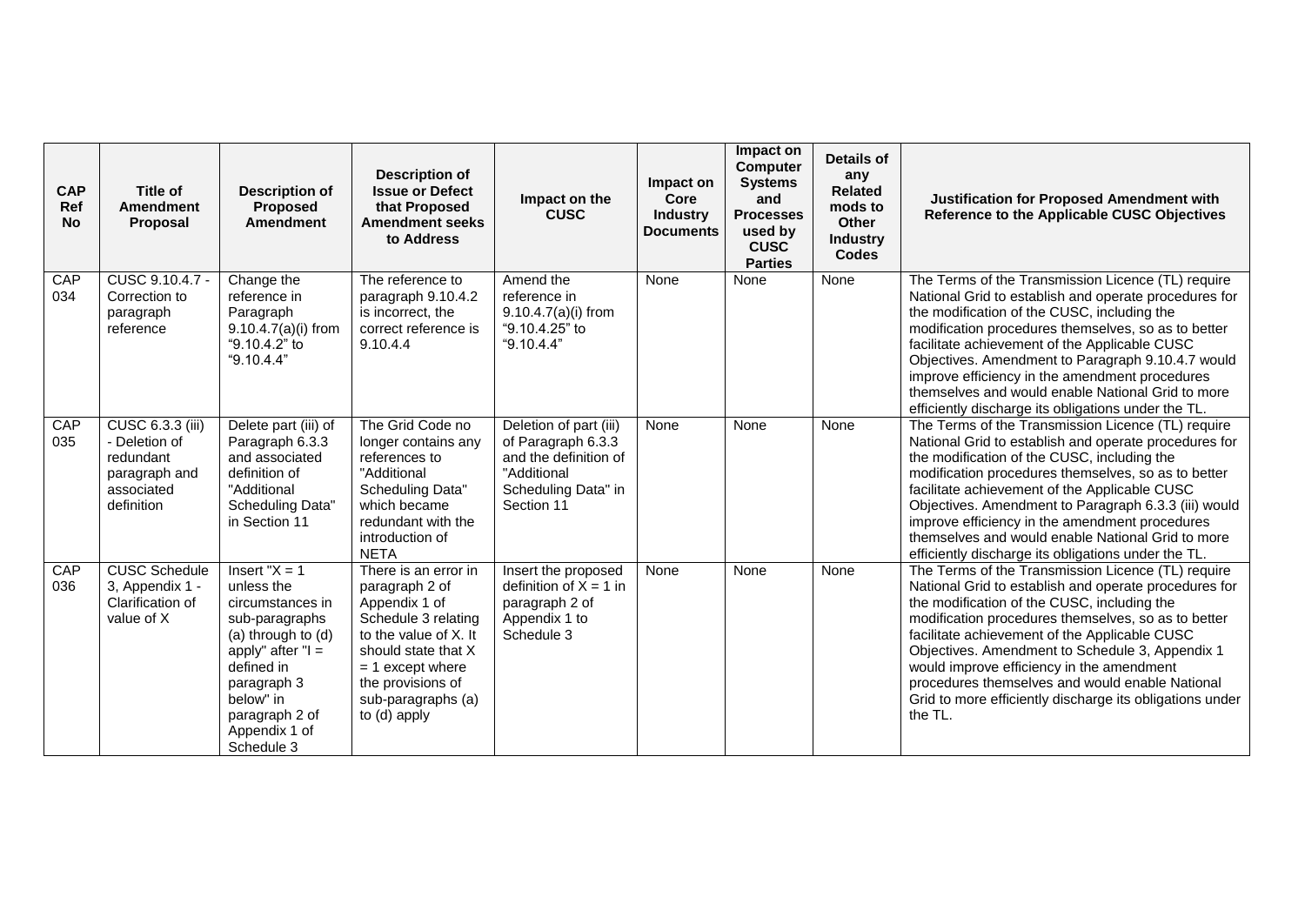| <b>CAP</b><br>Ref<br><b>No</b> | Title of<br><b>Amendment</b><br><b>Proposal</b>                                                  | <b>Description of</b><br><b>Proposed</b><br><b>Amendment</b>                                                                                                                         | <b>Description of</b><br><b>Issue or Defect</b><br>that Proposed<br><b>Amendment seeks</b><br>to Address                                                                                                                        | Impact on the<br><b>CUSC</b>                                                                                               | Impact on<br>Core<br>Industry<br><b>Documents</b> | Impact on<br><b>Computer</b><br><b>Systems</b><br>and<br><b>Processes</b><br>used by<br><b>CUSC</b><br><b>Parties</b> | <b>Details of</b><br>any<br><b>Related</b><br>mods to<br>Other<br><b>Industry</b><br><b>Codes</b> | <b>Justification for Proposed Amendment with</b><br>Reference to the Applicable CUSC Objectives                                                                                                                                                                                                                                                                                                                                                                                      |
|--------------------------------|--------------------------------------------------------------------------------------------------|--------------------------------------------------------------------------------------------------------------------------------------------------------------------------------------|---------------------------------------------------------------------------------------------------------------------------------------------------------------------------------------------------------------------------------|----------------------------------------------------------------------------------------------------------------------------|---------------------------------------------------|-----------------------------------------------------------------------------------------------------------------------|---------------------------------------------------------------------------------------------------|--------------------------------------------------------------------------------------------------------------------------------------------------------------------------------------------------------------------------------------------------------------------------------------------------------------------------------------------------------------------------------------------------------------------------------------------------------------------------------------|
| CAP<br>037                     | <b>CUSC Exhibit B.</b><br>Connection<br>Application -<br>Correction to<br>paragraph<br>numbering | <b>Exhibit B</b><br>Connection<br>Application,<br>correct paragraph<br>numbering of<br>Section B, which<br>should begin with<br>paragraph No 1                                       | Minor error in<br>paragraph<br>numbering                                                                                                                                                                                        | Minor change to<br>paragraph<br>numbering of<br>Section B to start at<br>paragraph No 1-<br>through to<br>paragraph No 11. | None                                              | None                                                                                                                  | None                                                                                              | The Terms of the Transmission Licence (TL) require<br>National Grid to establish and operate procedures for<br>the modification of the CUSC, including the<br>modification procedures themselves, so as to better<br>facilitate achievement of the Applicable CUSC<br>Objectives. Amendment to Exhibit B would improve<br>efficiency in the amendment procedures themselves<br>and would enable National Grid to more efficiently<br>discharge its obligations under the TL.         |
| CAP<br>038                     | CUSC 4.5.2.2 -<br>Amend<br>Reference to<br>"Employment<br>Gazette"                               | Delete<br>"Department for<br>Education and<br>Employment<br>"Employment<br>Gazette""" and<br>replace with<br>"Office for<br><b>National Statistics</b><br>"Business Monitor<br>MM23" | The source of the<br>RPI index has been<br>changed from the<br>Department of<br>Education and<br>Employment's<br>"Employment<br>Gazette" to the<br><b>Office for National</b><br><b>Statistics "Business"</b><br>Monitor MM23". | Delete the old<br>reference and insert<br>the new reference<br>into paragraph<br>4.5.2.2                                   | None                                              | None                                                                                                                  | None                                                                                              | The Terms of the Transmission Licence (TL) require<br>National Grid to establish and operate procedures for<br>the modification of the CUSC, including the<br>modification procedures themselves, so as to better<br>facilitate achievement of the Applicable CUSC<br>Objectives. Amendment to Paragraph 4.5.2 would<br>improve efficiency in the amendment procedures<br>themselves and would enable National Grid to more<br>efficiently discharge its obligations under the TL.   |
| CAP<br>039                     | <b>CUSC 8A2.1.2-</b><br>Correction to<br>paragraph<br>reference                                  | Delete reference<br>to Paragraph<br>8A2.1.3 and<br>replace with<br>reference to<br>8A1.1.3                                                                                           | The reference to<br>8A2.1.3 is incorrect                                                                                                                                                                                        | Delete reference to<br>"8A2.1.3" and<br>replace with<br>"8A1.1.3"                                                          | None                                              | None                                                                                                                  | None                                                                                              | The Terms of the Transmission Licence (TL) require<br>National Grid to establish and operate procedures for<br>the modification of the CUSC, including the<br>modification procedures themselves, so as to better<br>facilitate achievement of the Applicable CUSC<br>Objectives. Amendment to Paragraph 8A2.1.2 would<br>improve efficiency in the amendment procedures<br>themselves and would enable National Grid to more<br>efficiently discharge its obligations under the TL. |